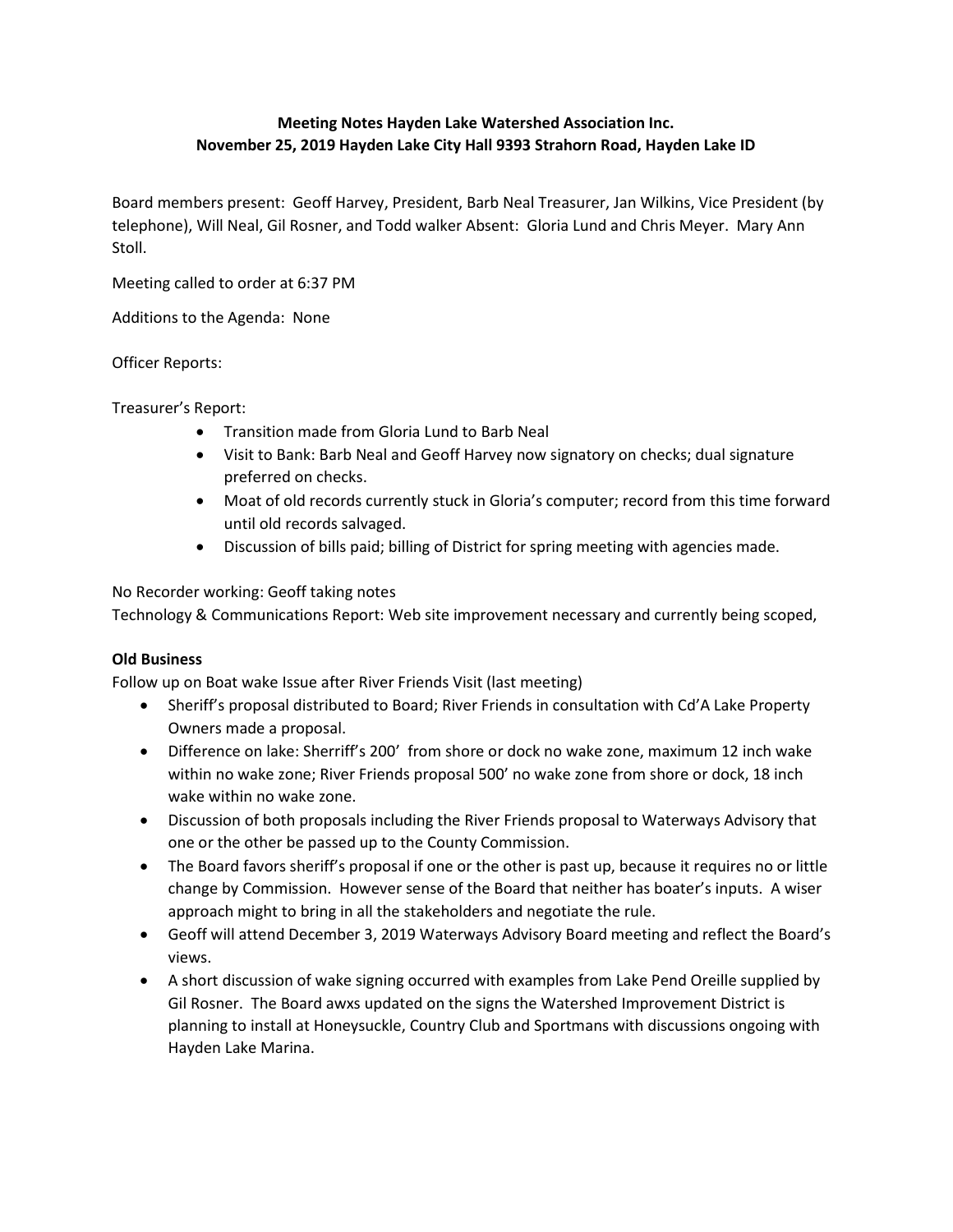Honeysuckle Bay No Wake Proposal

- Honeysuckle Bay now wake proposal has been defined. Area would be defined as that inside a line drawn straight south to the shore from the two 200' buoys off the Honeysuckle Beach docks.
- Craig Ely the proposals proponent defined the area at the District meeting (11/18). The District will pay for the three buoys expected needed to define the area. These in addition to the 14 navigational buoys currently permitted.
- The Board is in favor of the proposal. The Boards opinion will be expressed at the next Waterways Advisory meeting (12/3).

Sheriff's Candidate Forum

- Sheriff's candidates have from March 2 to March 13, 2020 to file for the primary election.
- The forum is planned for April 23, 2020 and the primary election will be May 19, 2020.
- Plan to send out invitations to those who intend to run, January 15, 2020. If others file they will be invited.
- The plan is to have a moderator, time keeper and three written questions compiled from the audience. Audience will be asked for questions when they enter. These will be compiled by HLWAI personnel.
- Three questions from the Association (Board draws up) and to three questions compiled from the audience. Board members asked to draft three questions.
- Jan and Barb have reached out to four other organizations, KEA, River Friends, Twin Lakes Association and Friends of Fernan Lake.
- We plan to promote the forum in the Cd'A Press.

Bylaws Update and Logo Development

- Will is sending out another draft of the bylaws: Board's December homework to review.
- On the logo it was agreed all we can afford to do is acknowledge its creator; cannot afford to pay
- In the interim the Board likes the logo that Barb created for the billing to the Watershed Improvement District; will use this logo in the interim.

Association leadership and Membership Development

- Still have no Recorder. Chris is working on a solicitation for a Recorder.
- Will develop update to the membership. State of the Watershed.
	- o Include recent progress on wakes and navigational buoys
	- o North Arm meeting in Spring
	- o Sheriff Candidates Forum
	- o Association's Input on Honey-Badger
- Geoff will draft/ Todd will add Lake Managers Report

Potential Spring Projects: Some projects discussed, resistant tree planting in root rot pocket; Board asked to think of others.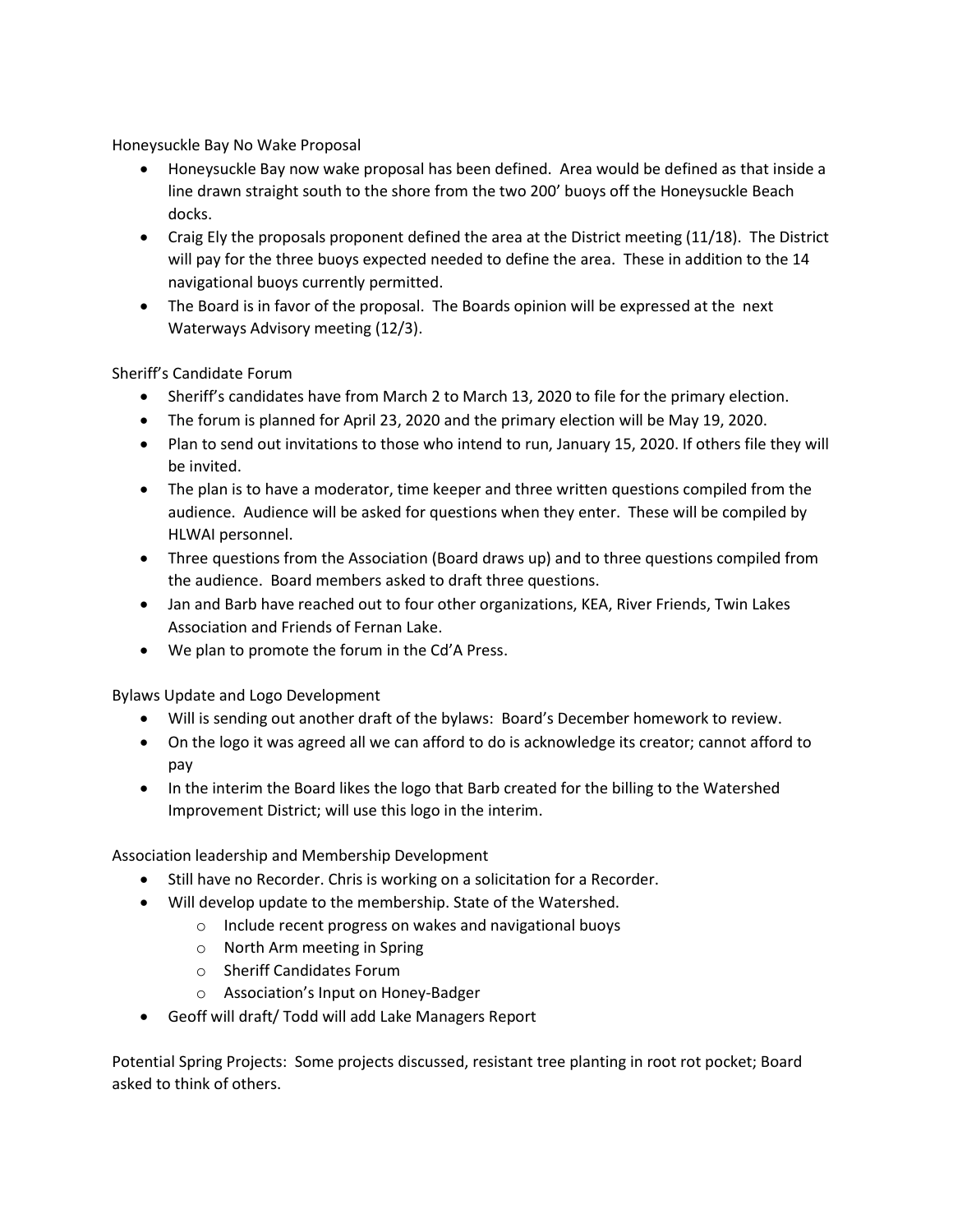## New Business

Emerging Issues: Discussion of potential violation site on in Evinrude Bay area. Complaint from Leo Notar. Todd will check out for the District

Next Meeting: No December meeting planned since regularly scheduled would be holiday week. Next meeting set for Tuesday January 28, 2020.

Gil Rosner handed out information on a technology to combat blue green algae blooms under development at Idaho National Engineering Laboratory (INL). Technique uses a "phosphate sponge to remove phosphate from water.

Moved to adjourn Barb Neal, second Todd Walker. Approved Board adjourned at 8:20 PM.

Badger is certainly a topic that should be covered in any "State of the Lake" talk. Geoff would like to have an understudy on the Honey-Badger planning effort.

The Board discussed Association leadership positions. Geoff Harvey has officially left the Watershed Improvement District's Board and will assume the Association's presidency if confirmed. Jan Wilkins has agreed to take up the vice-presidential position. The Association needs a new secretary and eventually a new treasurer. The Association needs new blood on the Board as well. Some names were discussed. The point was made that a representative of Mivoden the basin's single largest private owner would be very useful. Geoff will follow up with Mivoden's leadership.

The annual meeting was discussed. The date will be in the first two weeks of August based on what the Hayden Lake Country Club has available. Barbara Neal will follow up with the country club. The point